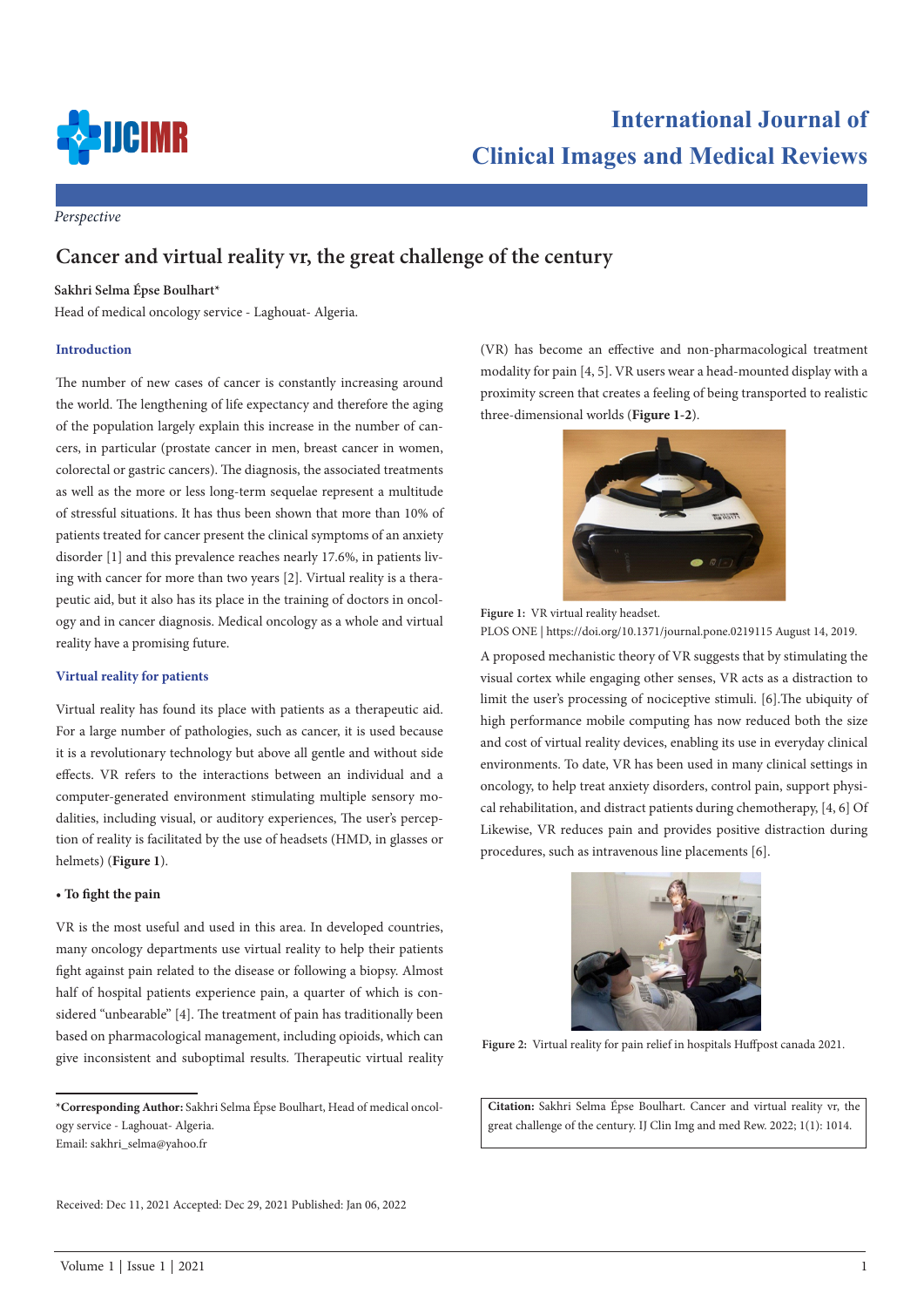# **• To better manage a hospitalization**

VR is indeed an ideal tool to help adult patients and children to fight against stress but also trouble for chemotherapy sessions, it is a technology that will help them keep morale during these sessions. Several controlled VR trials in hospitals have been published in the last 10 years:

| <b>APPLICATION</b>                    | <b>AUTHOR</b><br>(YEAR)   | <b>EQUIPMENT</b>                                                                                                    | PARTICI-<br><b>PANTS</b>                                                                          | <b>DESIGN</b>                                                                                                                                                  | <b>RESULTS/</b><br><b>EFFICIENCY</b>                                                                                                                                                                                                                           | <b>SECON-</b><br><b>ARY O oberva-</b><br>tions                                                                              | <b>MEAN</b><br>QUA-<br><b>LITY</b> |
|---------------------------------------|---------------------------|---------------------------------------------------------------------------------------------------------------------|---------------------------------------------------------------------------------------------------|----------------------------------------------------------------------------------------------------------------------------------------------------------------|----------------------------------------------------------------------------------------------------------------------------------------------------------------------------------------------------------------------------------------------------------------|-----------------------------------------------------------------------------------------------------------------------------|------------------------------------|
| Eating disorders/<br>Obesity          | Cesa et al<br>(2013)      | Software; showing<br>the virtual<br>Environments $+2$<br>Body image<br>Comparisons.                                 | $N = 90$ women<br>with<br>Binge eating Trou-<br>ble (LIT) at<br>Rehabilitation<br>center          | Random assign-<br>ment: $(N = 31$<br>TCC<br>$+ VR, n = 30$<br>$CBT, n = 29$ usual<br>inpatient care<br>regimens                                                | Body image issues<br>(BIAQ) improvement<br>and helps<br>with weight loss in<br>$CBT + VR$<br>Uniquely; globally<br>Body enhancements<br>Satisfaction (BSS and<br>CDRS) under the 3<br>conditions                                                               | 34.6% of patients<br>dropped out after<br>one year<br>of follow-up;<br>Increased weight<br>gain<br>In all 3 after 1<br>year | 0.85                               |
| Eating disorders/<br>Obesity          | Manzoni<br>et al (2009)   | HMD: RV called<br>Green Valley<br>Psychologists asked<br>Participant in imagin-<br>ing an environment<br>Similar.   | $N = 60$ ; adult<br>female<br>Patients hospital-<br>ized with Weight-<br>loss                     | Relaxation work-<br>outs Sessions (4<br>per week) over 3<br>weeks either with<br>RV, traditional<br>imagination<br>treatments, or<br>standard hospital<br>care | At 3 months of follow-<br>up:<br>With RV / Relaxation<br>training conditions<br>(RV and Imaginative)<br>helped reduce emo-<br>tional eating (WELSQ;<br>EOQ), anxiety<br>(STAI),<br>Depressive symptoms<br>(BDI); improve-<br>ments in self-efficacy<br>(WELSQ) | Not applicable                                                                                                              | 0.87                               |
| Cognitive and motor<br>Rehabilitation | Larson et<br>al<br>(2011) | VRROOM: a 3-D<br>Patients see virtual<br>objects superimposed<br>on a<br>Real world                                 | $N = 18$ ; patients<br>with Traumatic<br>brain Injury<br>(TCC) 1973 years<br>Hospitalized patient | Treatment (with<br>12 Four-minute<br>trials)                                                                                                                   | Memory Improve-<br>ments Processing with<br>haptic cues helped im-<br>prove performance vs.<br>when The clues were<br>not present                                                                                                                              | 3 participants<br>dropped out due<br>to fatigue and eye<br>pain                                                             | 0.85                               |
| Pain distraction                      | Li et al 25<br>(2011)     | PlayMotion System<br>Without HMD; video<br>Projectors capture<br>Body movements<br>and transforms Walls<br>at stake | $(8-16 \text{ years old})$<br>With cancer in<br>pediatric oncology<br>Hong Kong;                  | Pre- / post-test<br>between sub-<br>jects Design;<br>30 minutesjhad<br>therapeutic                                                                             | Less depressed Symp-<br>toms in the experi-<br>mental group after 1<br>week                                                                                                                                                                                    | Not applicable                                                                                                              |                                    |

### **• For cancer patients in palliative care**

### **Virtual reality is indicated for anxious patients**

There are many anxiety-generating situations in palliative care (announcement of disease progression, care, chemotherapy sessions, radiotherapy, etc.) Often linked to anxiety attacks, the associated pains wake up or are increased. The use of headphones could therefore soothe these patients by diverting their attention, and thus reduce the pain crisis.

#### **The virtual reality headset can help prevent pain**

Linked to certain treatments (installation of a peripheral venous route, Huber needle, indwelling catheter, carrying out blood gases, etc) and during the repair of complex dressings (dilapidated, very painful tumor wounds, sources of anxiety, etc).

This device can be used in addition to the usual therapies Like anxiolytics, neuroleptics or analgesics. It may also be of interest for patients who are resistant to taking medication.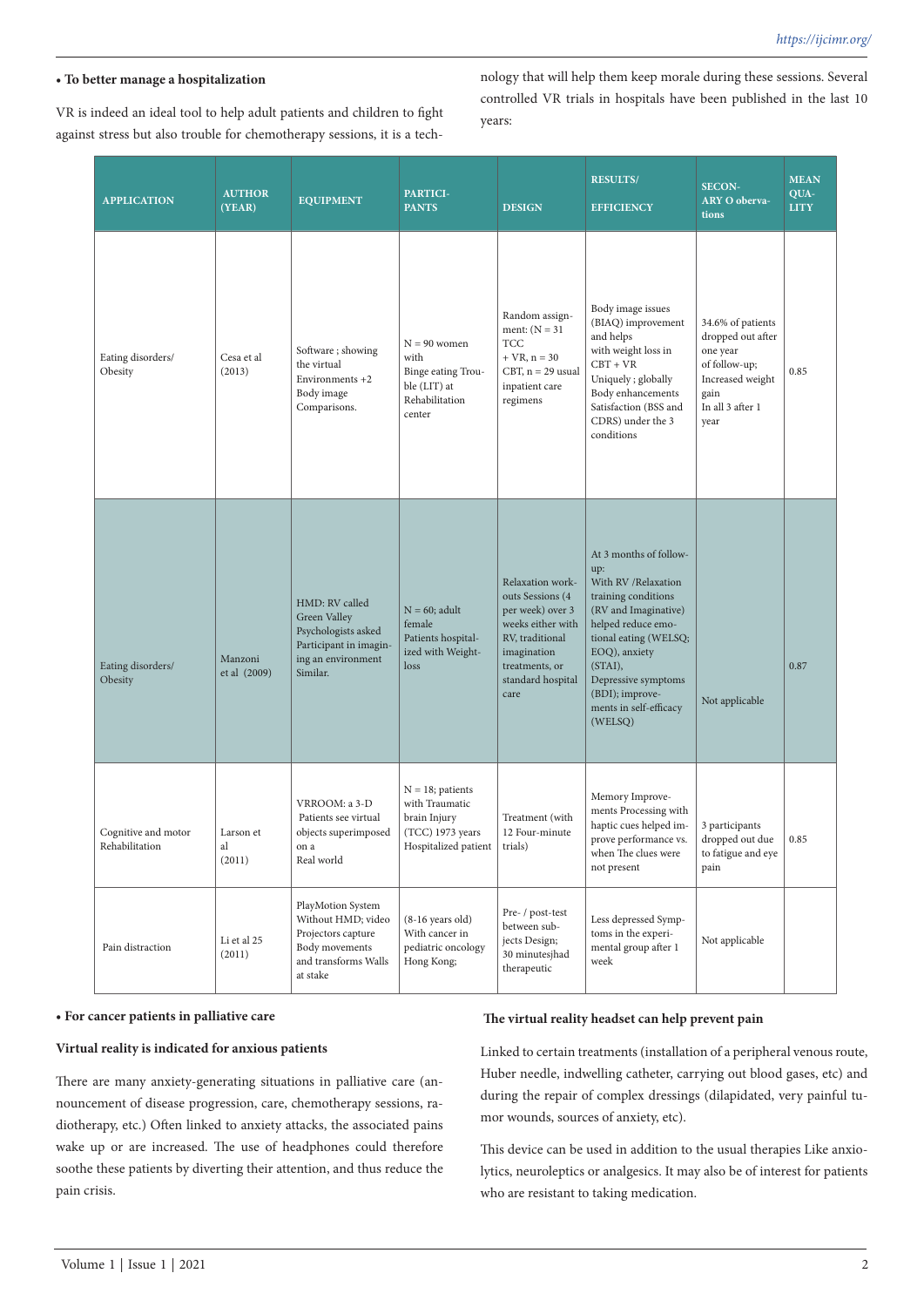

**Figure 3:** The virtual reality headset decreases the anxiety of the intensive care patient. Healthy / mind 05/10/2021

#### **• To train doctors**

# **For medicine**

Its use in the field of health has focused on technical and educational applications (eg, preparation for surgery through simulations of surgical acts, medical evaluations), but also in therapeutic management - known as therapy by VR exposure - of certain pathologies such as cancer, anxiety disorders, psychosis, and certain forms of depression) [7-8].



Figure 4: Virtual reality and augmented reality-based visualization of scientific experimental imaging data, tools for surgery and anatomy, and collaborative interfaces for education and telehealth [7].

# **For virtual training of surgeons and biomedical devices**

Surgeons require specific skills requiring extreme practice and dedicated training, but this process can be difficult for medical trainees. Virtual reality offers students the opportunity to perform a low-risk procedure before performing surgery on an individual to resolve this problem. Students develop skills such as on-site thinking, problemsolving in a hands-on environment, and performing tasks in a stressful environment. Virtual reality-based training has unique advantages. VR makes it easier to work with various deep organs that may be physically obstructed by others and, therefore, difficult to observe during conventional surgical training VR can be used as a training approach to transfer procedural knowledge in the biopharmaceutical industry, replacing traditional reading of long manuals [8].

# **Experiential biomedical education tools for teaching**

Virtual reality enhances the learning experience of students by teaching new concepts of molecular biology in cancerology [7-8]. For a generation living a digital lifestyle, attention span has dramatically decreased thanks to media technologies [2-7]. VR as an educational tool

offers feasible digital solutions to this problem as students focus on a virtual space where distractions are greatly reduced. One approach to using virtual reality in classrooms is to provide students with headsets synchronized with a central device to experience the same content. It can also be decentralized, where medical lessons take place in a virtual classroom with students wearing VR headsets and logging in from different locations.



**Figure 5:** Case studies using virtual reality and augmented reality [7].

#### **Conclusion**

Virtual reality (VR) is revolutionizing the world around us, the use of VR in oncology is today a practice that is increasingly considered by healthcare teams, It is highly interactive, flexible, tailored to the individual, and applicable to people of different ages, genders, and health. As technology improves and costs are reduced, virtual reality will undoubtedly shape the future of cancer care.

#### **References**

11. Medling Uses of Virtual Reality in Healthcare: It's Almost Done. Biomed instrum technol. 2005; 39:16-18.

2. Riener R, Harders M. Virtual reality in medicine. London: springer. 2012: 1-2.

3. Helfand M, Freeman M. Assessment and management of acute pain in hospitalized adult patients: a systematic review. Pain medicine (Malden, Mass). 2009; 10(7):1183-99. [PMID: 19818030]. https: // doi. org/ 10.1111 / j.1526-4637.2009.00718.x.

4. Turk DC, Wilson HD, Cahana A. Treatment of chronic non-cancer pain. Lancet. 2011; 377(9784):2226-35. [PMID: 21704872] https://doi. org/10.1016/S01406736(11)60402-9.

5. Shah A, Hayes CJ, Martin BC Factors influencing long-term opioid use in opioid-naïve patients: a review of initial prescribing characteristics and etiologies of pain. The Journal of Pain: Official Journal of the American Pain Society. 2017; 18(11):1374-83. [PMID: 28711636 PMCID: PMC5660650] https://doi.org/ 10.1016 / j. jpain.2017.06.010.